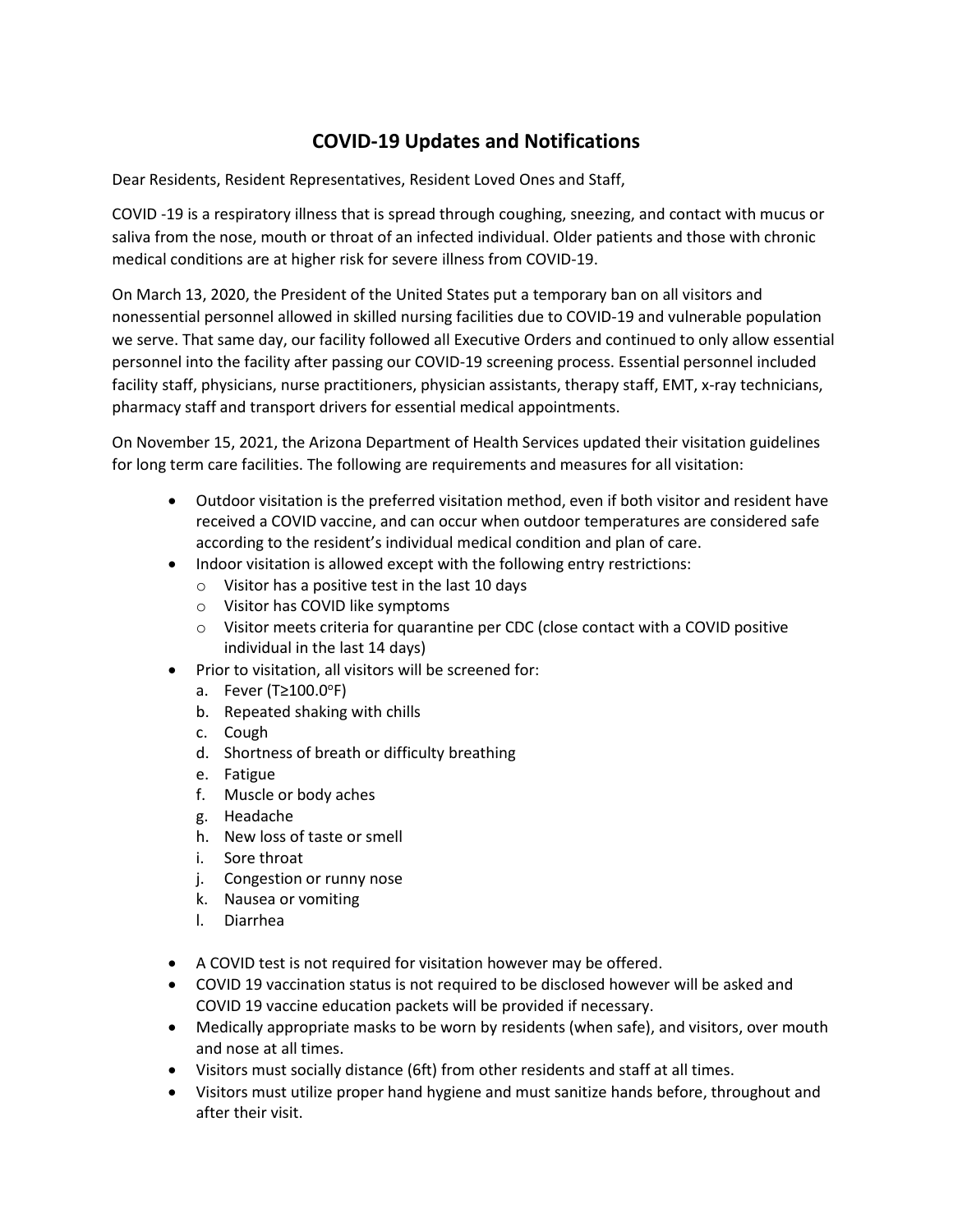- Visitors to inform facility if they develop fever or symptoms consistent with COVID-19 within 14 days of visiting the facility.
- Visitor to inform facility if they have had close contact with an individual positive for COVID 19 in the last 14 days.
- Visitor to inform facility if they have had a positive test for COVID 19 within 10 days prior to visitation.
- Visitor to inform facility if they test positive for COVID 19 within 14 days following visitation.
- Visitor required to complete visitor log for contact tracing purposes.
- Visitor will limit movement within the facility.
- Visitation will be restricted from resident room if roommate is unvaccinated or immunocompromised.
- Visits will be conducted with an adequate degree of privacy by requiring staff to maintain a reasonable distance during visitation.
- Facility will deny access to the premises if any visitor refuses to comply with any mitigation measures listed above.
- Visitors understand there are risks associated with visitation to both the resident as well as themselves.

Our facility is currently following the CDC guidelines for COVID 19 testing. Our facility continues to follow all Executive Orders, Centers for Disease Control guidelines and Arizona Department of Health Services regulations for skilled nursing facilities. Our facility also works closely with the Mohave County Public Health and follows their continued guidance in our efforts to keep our residents and staff safe.

Our facility has followed and continues to follow CDC guidelines and everyday preventative actions such as:

- Washing hands as this is the number one way to prevent the spread of infection. All essential staff wash hands for 20 seconds with soap and water immediately upon entrance of facility, after providing resident cares, using the restroom, before and after eating, shaking and holding hands.
- Utilization of alcohol based hand sanitizer
- Covering your cough or sneeze with a tissue and immediately throw the tissue in the trash and clean hands with soap and water.
- Masks worn in facility when within six (6) feet of staff or resident
- Screening of all staff prior to entry of facility and staff self-screening throughout their shift Screening requires staff to: stay home when sick and having symptoms such as temperatures over 100 degrees F, cough, shortness of breath or difficulty breathing, fatigue, muscle or body aches, headache, new loss of smell or taste, sore throat, congestion or runny nose and diarrhea, nausea or vomiting or to disclose if they have had any contact with an individual confirmed with COVID-19 outside the facility.

Our facility continues to be proactive by vigorously following all cleaning and disinfection procedures and be using EPA approved cleaning products. This means daily sanitizing of highly touched surfaces which include but are not limited to flat surfaces, door knobs, objects that are touched often, such as bathrooms, water fountains, tables, handrails, faucet handles, phones, etc. Our facility participated in our COVID-19 Focused Survey for Nursing Homes with the Arizona Department of Health Services to determine whether our facility is implementing proper infection prevention and control practices to prevent the development and transmission of COVID-19 and other communicable diseases and infections. We completed this survey with no issues or concerns.